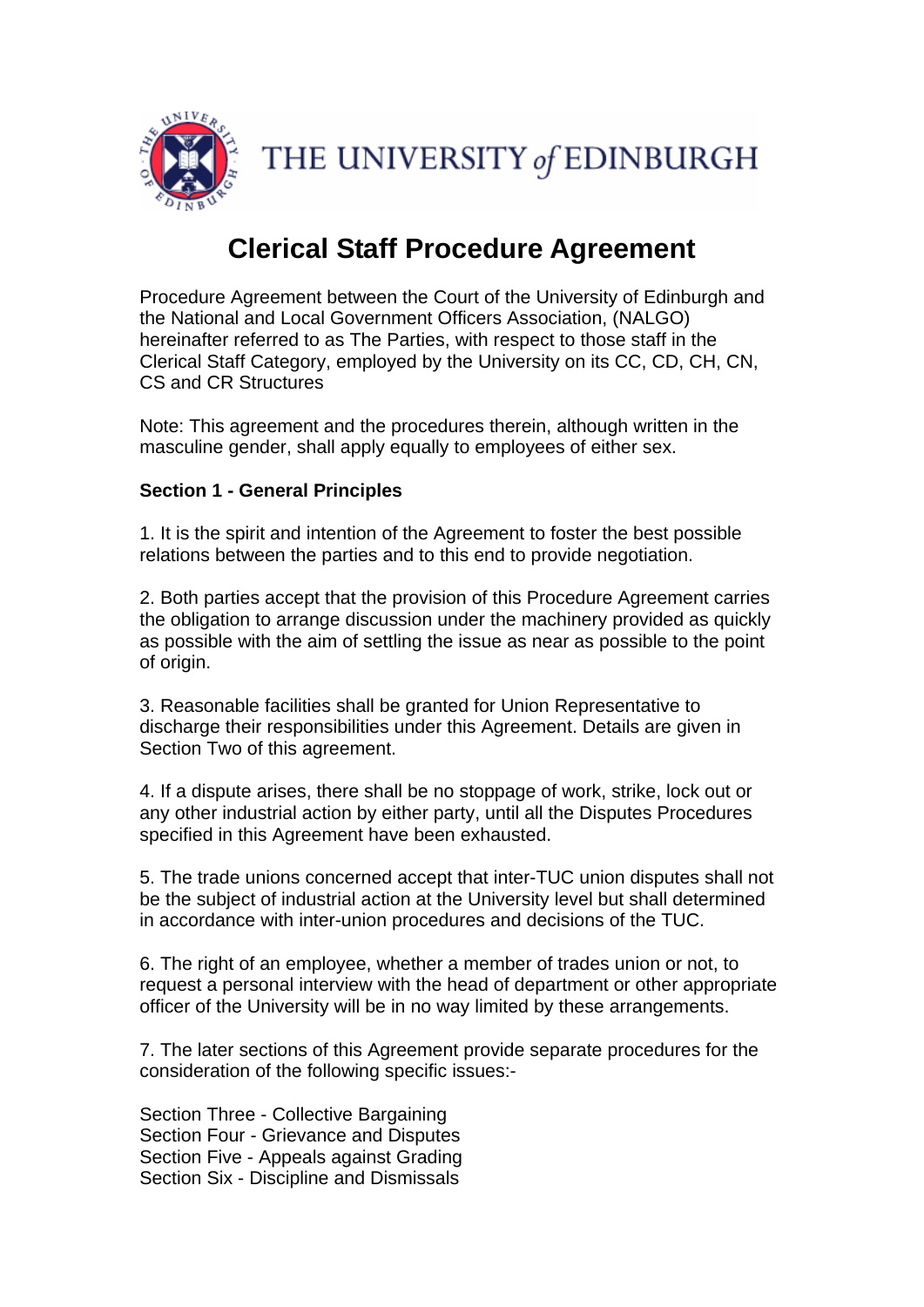and it is agreed between the parties that the most appropriate procedure will be used for each case at issue and that only that procedure will be used unless specific provision is made within it for the use of certain stages of another procedure.

8. The parties to the Agreement reserve the right to terminate it by giving three months' notice in writing. Amendments may be made with the consent of the parties.

## **Section Two – Facilities for Representation**

## **1. Time off for University and Trade Union duties**

The University will grant relief of time off with normal pay for trade union representatives to discharge their responsibilities under this agreement as follows:-

## **A. Branch Officers**

- (i) Chairman
- (ii) Secretary
- (iii) Treasurer

- Half a day per week each for trade union duties.

#### **B. Area Representatives**

Subject to a maximum number to be agreed between the Association and the University through the Clerical Staff Negotiating Committee from time to time:-

- reasonable relief for their circumstances, subject to obtaining prior permission from the head of department or his nominee, which shall not be unreasonably withheld.

#### **C***.* **Safety Representative**

- reasonable relief to allow them to carry out their functions as defined in the Code of Practice under the Health and Safety at Work, etc Act l974.

#### **D. University and Joint Committee Members**

- sufficient to attend meetings called by the University of Edinburgh and such side meetings as are reasonably necessary for the performance of their committee duties.

#### **E. District, Divisional and National Union Committee Members**

- by prior agreement through the Clerical Staff Negotiating Committee.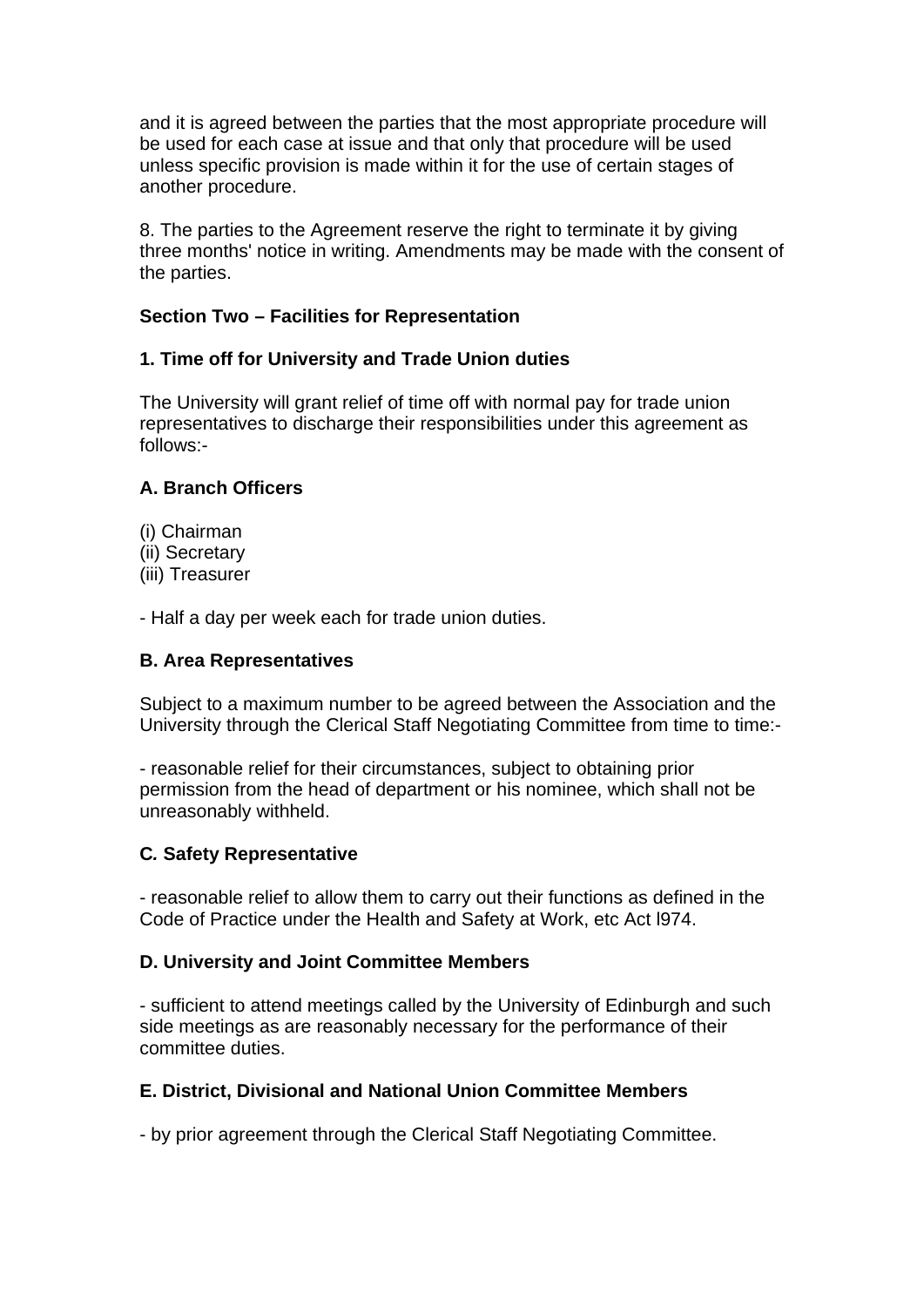# **F. Union Delegates**

- a maximum of two delegates for the duration of not more than two annual conferences per year.

## **G. General Meetings**

- General meetings of members of trade union matters will normally be held outwith working hours. In certain circumstances however, and by prior agreement, the University may permit the holding of such meetings during working hours without loss of pay for those attending.

These might include:-

- a. Voting in union elections for work-based representatives
- b. Report-back meetings on negotiations with management.

Such meetings would be arranged for a mutually acceptable time likely to cause the minimum interference with normal, work and would not be unnecessarily prolonged. The Union would undertake to leave at work such of its members as are necessary for safety or other essential operational reasons.

# **2 Conditions and Responsibilities**

a. Area Representatives are responsible within their allocated areas for the representation of the Union members in discussions with departmental management. Branch Representatives are responsible for the representation of members when discussion moves outwith the department, or when the Branch Officers consider the matter should be handled in this way.

b. These representatives shall be responsible for the investigation of grievances and complaints which have been made by members and use their best endeavours to see such grievance or complaint is satisfactorily settled according to the procedure in force at that time.

c. They shall also advise members where necessary as to their rights and responsibilities in connection with their employment, insofar as it applies to the circumstances of the case.

d. NALGO shall encourage its representatives to undertake training in their duties and responsibilities to enable them properly to discharge their functions. Where appropriate the University will co-operate in this training and provide reasonable time off from work for such training.

e. NALGO shall ensure that its representatives are appointed in accordance with the relevant official rules of the union of which NALGO shall inform the University from time to time.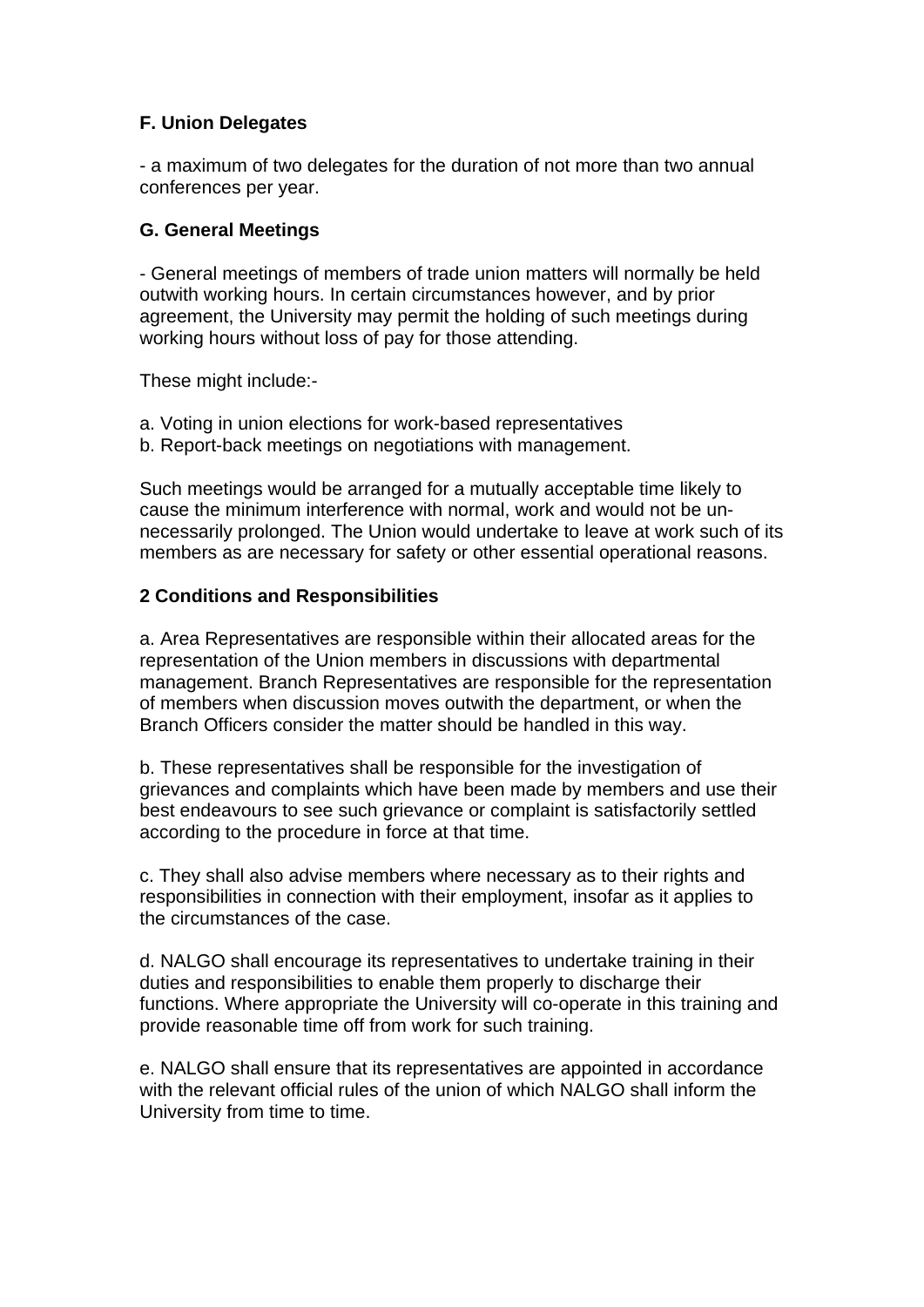f. NALGO shall notify the Director of Personnel of its area and branch representatives as soon as possible after their appointment until which time the person will be unable to act in the capacity.

g. The Director of Personnel shall accordingly acknowledge the appointment to the Association and to the individual within five working days.

h. NALGO shall also notify the Personnel Department as soon as possible when a representative ceases to hold office.

## **3. Access to University Premises**

Representatives of the Association will be afforded access to below.

## **A. Full time Officials and Branch Officials**

By prior announcement and arrangement through the Personnel Department.

#### **B. Area Representatives**

Within the area they represent by prior announcement to the appropriate heads of department or their representatives.

## **C. Safety Representatives**

As defined in the Code of Practice under the Health and Safety at Work, etc Act l974.

#### **4. Accommodation, Facilities, Service**

#### **A. University Branch Meetings**

University premises will be made available without charge for Branch meetings.

#### **B. Office Accommodation**

Use of an office will be given and normal office furniture. e.g. office desk, typewriter, office chair, stationery unit, heater.

#### **C. Office Telephones**

The University will supply on request an internal telephone, within the office provided to the Association, as a level 9 extension on the University's Exchange, without initial charge, but subject to a quarterly charge of an amount to be determined by the University.

This charge will cover internal calls within the University's network and external calls within the GPO Edinburgh Telephone Area. Other external calls, which will be arranged through the University Exchange will be subject to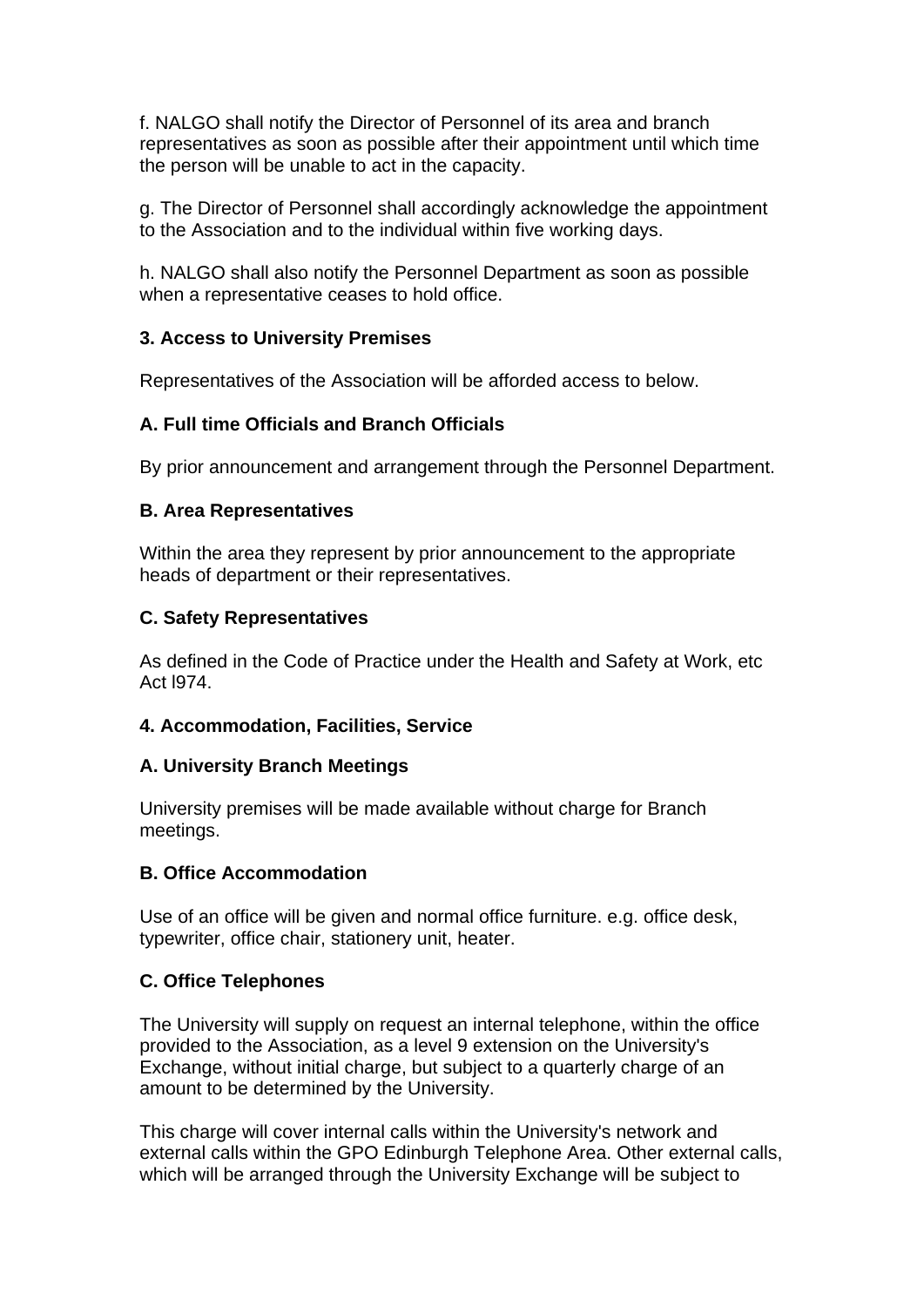normal call charges, plus advice duration and charge (ADC) fees where appropriate.

# **D. Access to Telephones**

Area and Branch Representatives will be permitted to make internal calls in connection with their Association responsibilities within the University network free of charge; external calls will be arranged appropriate.

# **E. Circulation/Postal Arrangements**

Internal circulation will be provided free of charge. Addressograph service will be made available at normal interdepartmental charge.

# **F. Stationery/Printing/Xeroxing**

Provided at normal inter-departmental charge.

## **G. Secretarial Assistance**

The University will not normally provide any secretarial help to the Branch. Requests will be considered exceptionally during major joint exercises.

## **H. Notice Boards**

Use of approved notice boards will be allowed with separate sections where this is justified.

# **I. Check-Off**

The University will provide facilities for the automatic deduction of Association dues at source for which service it reserves the right to levy a charge. For monthly paid staff this is currently 1 % of turnover.

#### **5. Information**

The University will provide to the Association on request or by regular arrangements:-

# **A. Current Staff Lists and Statistics**

N.B. Personal information will be provided only with authority from the individual.

# **B. Staff Movement Lists and Statistics**

Appointments, transfers, resignations.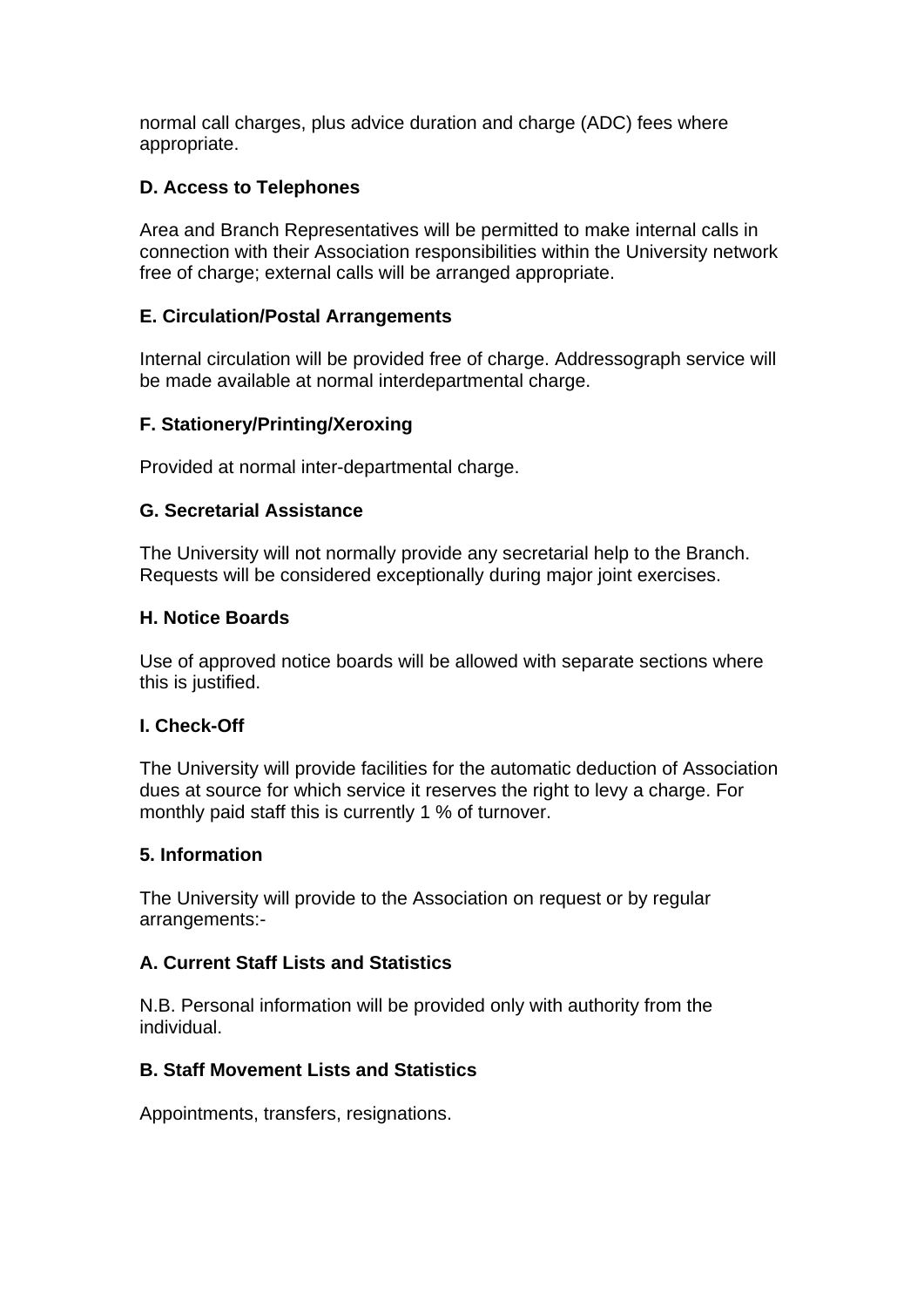# **C. Financial Information**

Such financial information as is necessary and reasonably available for negotiating purposes.

## **D. University Publications**

University diaries will be supplied to Branch Officials; other University publications will be supplied where appropriate.

# **6. Training**

Paid leave will be given to attend approved courses of training in Union duties to accredited Union Representatives by prior arrangement through the Personnel Department.

The University will co-operate in providing training for employee representatives where appropriate.

# **Section Three- Collective Bargaining**

1. The University recognises the National and Local Government Officers Association under the Spheres of Influence Agreement concluded between the Universities' Committee for Non-Teaching Staffs and the Trades Union Congress in l97O, and as subsequently amended, as being the only trade union appropriate for the recruitment and representation of University clerical,. secretarial, library and related administrative staffs.

2. In addition the University Court has agreed to negotiate and consult with the Edinburgh University branch of NALGO on all future changes in the conditions of employment of clerical staff with the exception (other than for interpretation and application) of matters which are negotiated centrally through the Central Council for Non-Teaching Staffs in Universities and its Joint Committee for Clerical, Secretarial and Related Administrative Staffs.

3. If a dispute arises, no alteration shall be made by the University in the conditions of employment at issue until all the Disputes Procedures specified in this Agreement have been exhausted.

4. In providing machinery for the consultation and negotiation of matters of mutual concern and for the regulation of arrangements between them the parties have agreed to operate a Clerical Staff Negotiating Committee, the constitution of which is shown below.

# **Constitution of the Clerical Staff Negotiating Committee**

# **1. Name**

The name shall be the Clerical Staff Negotiating Committee.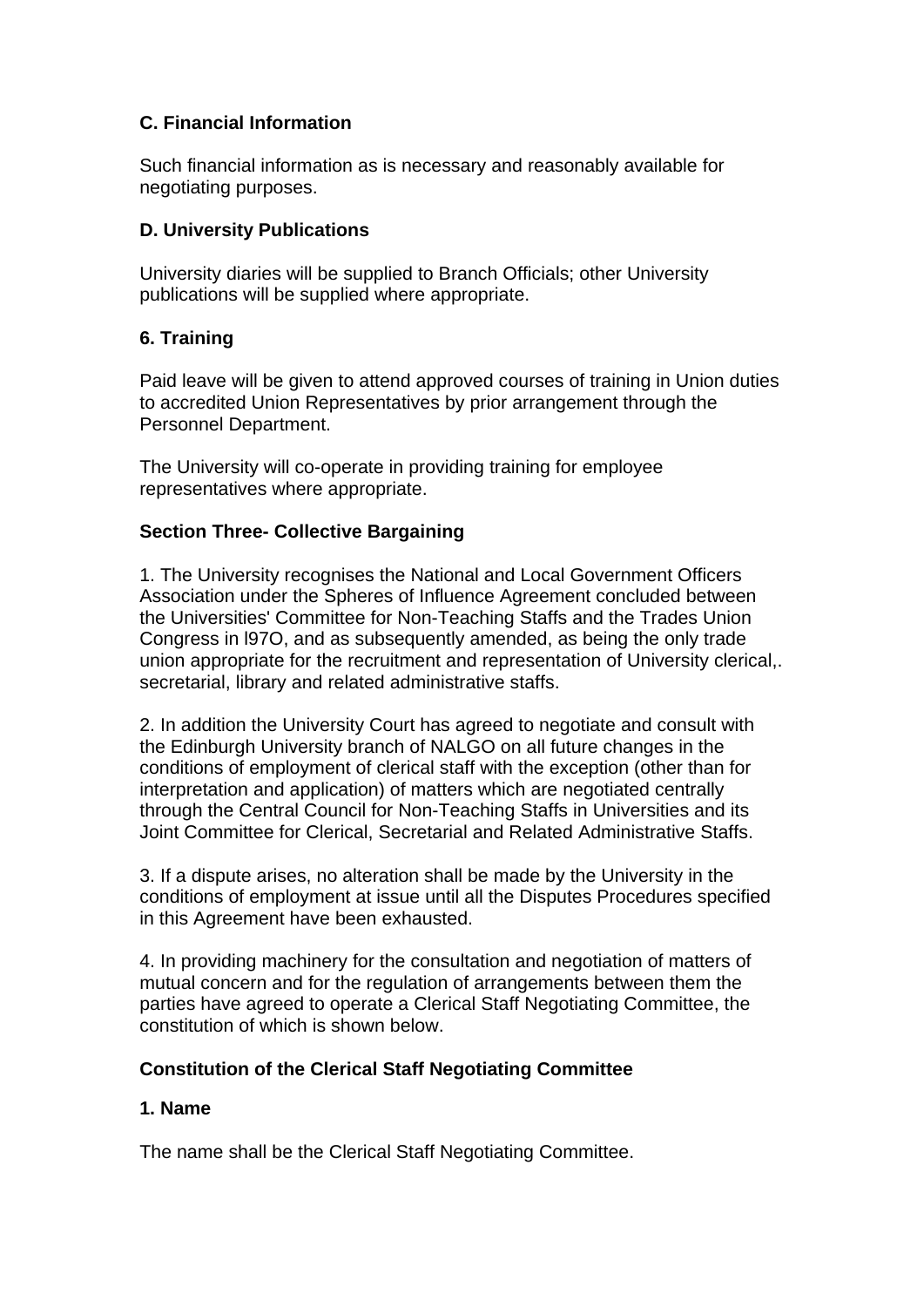# **2. Remit**

The Committee has been set up to consider matters of relevant interest to clerical, secretarial, library and related administrative staff paid on the Clerical structures specified in the heading to the Procedure Agreement.

a. to receive such information from the University and NALGO as is necessary for negotiation and consultation,

b. to negotiate on such matters relating to conditions of service and to recommend for approval by the Staff Committee of the University Court and by the Union Branch agreements reached concerning these, and by the Union Branch agreements reached concerning these, and

c. to consult on any other such matters raised by either party.

The Committee shall not be concerned with any matters which are subject to national negotiation through UCNS, but in appropriate circumstances agreements.

The Committee shall not be competent to discuss matters relating to an individual employee currently subject to the grievance, or disciplinary procedures other than as specified in those procedures.

#### **3. Membership and Administration**

The committee shall consist of two sides, the membership within the sides being as follows:-

# **A. Staff Side**

The National and Local Government Officers' Association shall be entitled to have up to four lay representatives in attendance at any meeting of the CSNC,

#### **B. Management Side**

The Staff Committee of the University Court shall be entitled to have up to four representatives in attendance at any meeting of the CSNC.

Each side shall be entitled to have in attendance at any meeting one additional representative in an advisory capacity. Additional persons can be admitted by agreement between the joint secretaries.

Each side shall have the right to withdraw to a separate location for private consultation on the subject under discussion.

The convenership of the committee shall alternate between the sides at a frequency to be agreed by the committee.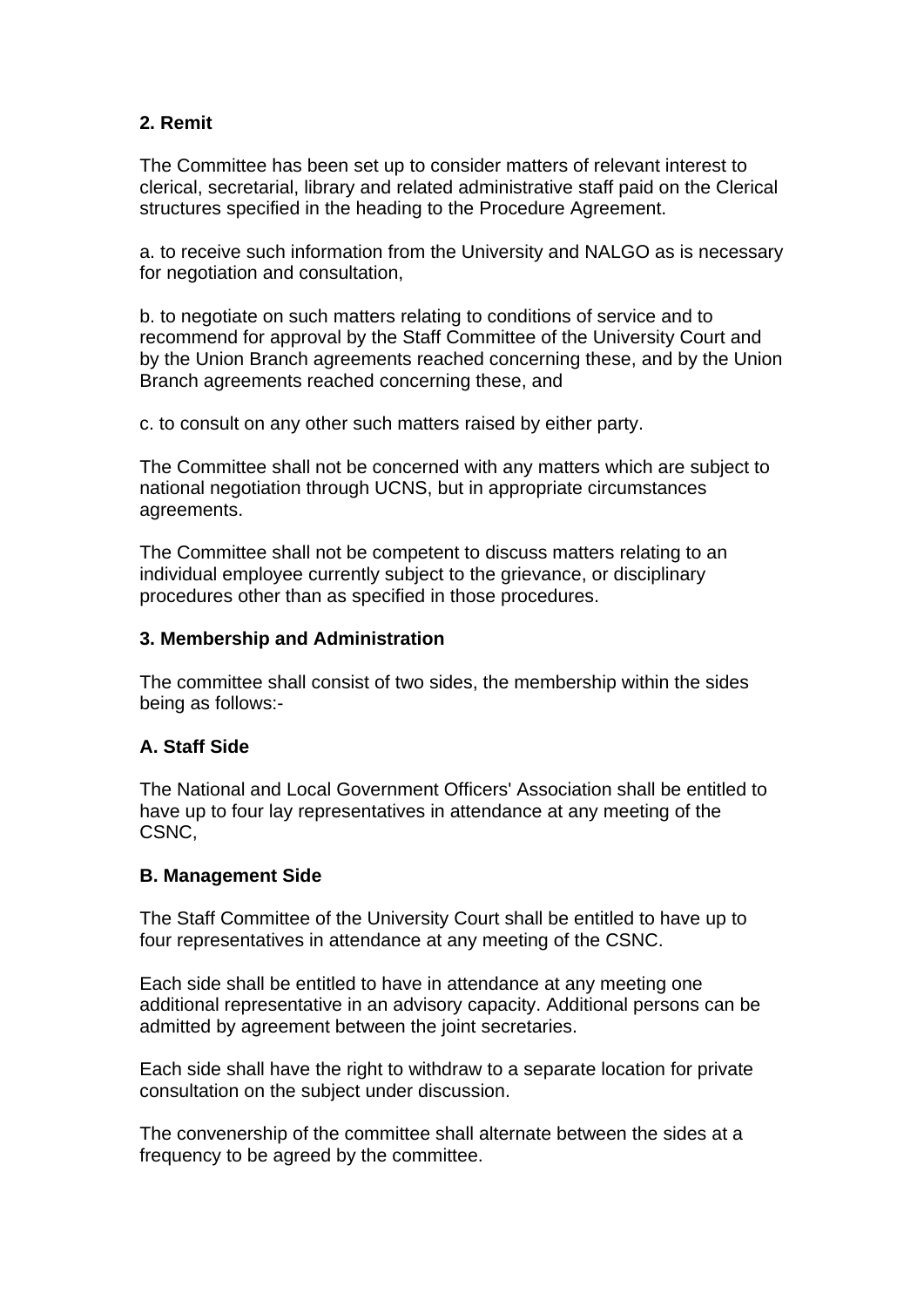The Office of the Secretary to the University shall provide administrative support for the committee.

# **4. Voting Arrangements**

Voting shall be by sides. The members defined under sections 3a and b shall be entitled to vote within their own side.

# **5. Failure to agree**

If the committee fails to agree on any matter for negotiation before it, the matter will be referred for settlement through the relevant stages of the disputes procedure. (Section Four)

# **6. Meetings**

A meeting of the committee will normally be held once in each University term.

At the request of either side, additional meetings may be held provided that three weeks written notice is given.

With the agreement of both sides emergency meetings may be held at shorter notice.

# **7. Agenda**

Items to be included on the Agenda shall be submitted by either side at least two weeks before the meeting. The agenda shall be circulated to members of the committee not less than seven days before the meeting. Items submitted for the Agenda shall be defined in sufficient detail for the purpose of their inclusion to be clear.

# **8. Minutes**

Draft minutes of a meeting shall be circulated not later than three weeks after the meeting to those in attendance.

# **9. Alteration to the Constitution**

Alterations to the Constitution of the Committee can be made at any meeting convened in accordance with Section 6 above, in accordance with the other provisions of this Constitution.

# **Section Four- Grievances and Disputes**

# **1. Individual Issues**

a. Normally an employee with a personal grievance relating to the terms or conditions of employment will discuss the matter personally with his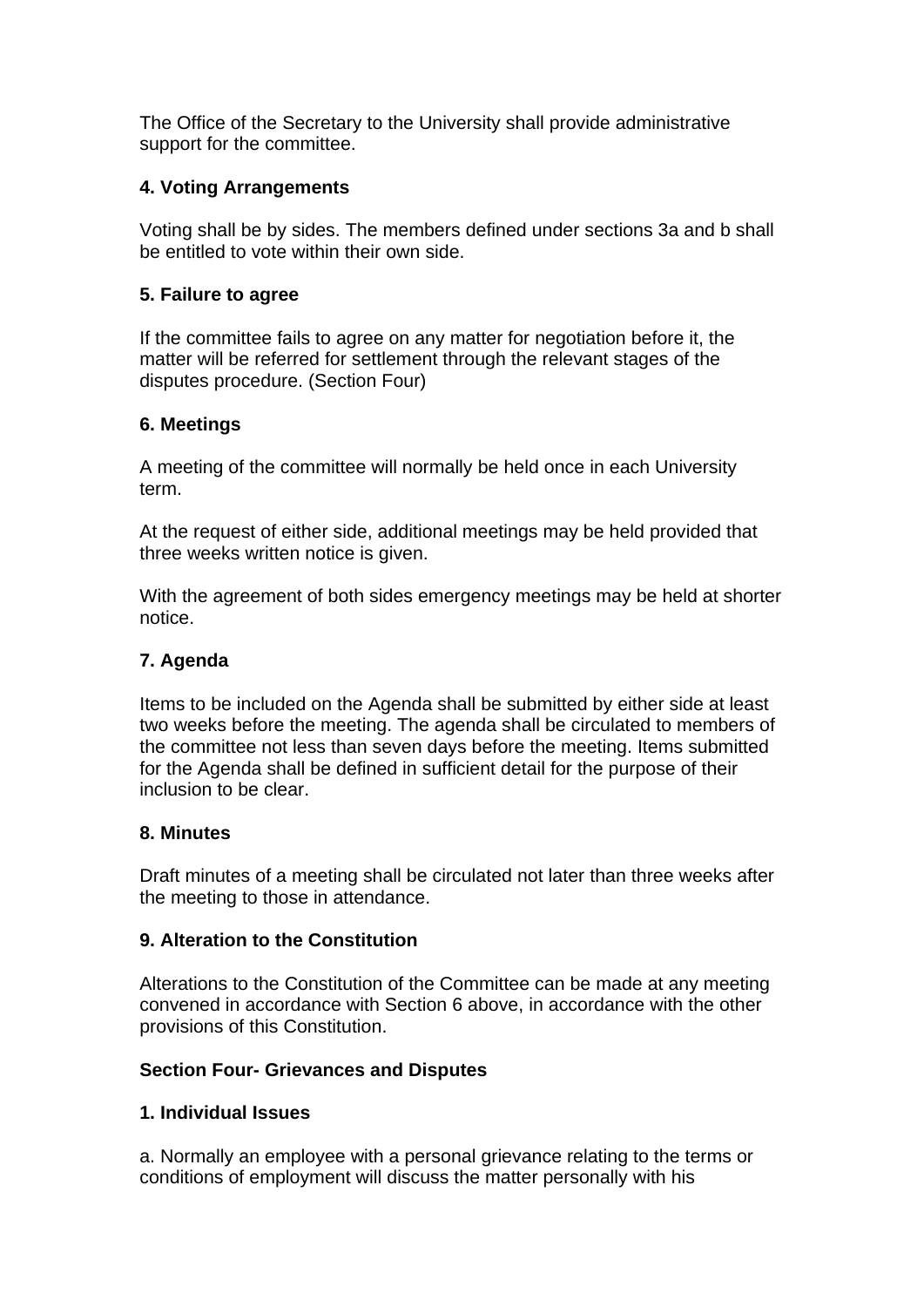immediate superior in the first instance. A reply to the grievance shall normally be made within five working days.

b. If an employee is not satisfied with the outcome of this initial discussion he should raise the grievance in writing with his head of department, who will arrange to meet the employees soon as possible when he may be accompanied, if desired, by his appropriate departmental representative to seek to resolve the matter. This stage of the procedure should be completed within a period of ten working days.

c. If the issue is not thereby resolved the matter should be brought to the attention of the University Personnel Officer and to the officer of the Association appointed for this purpose for consideration. This stage of the procedure will normally be completed within a period of not more than fifteen working days from the notification of these parties.

d. If the issue is still not resolved, notification in writing should be given to the Personnel Officer in order that the matter may be submitted to the Clerical Staff Negotiating Committee, in accordance with the calling arrangements for that committee.

e. If the issue is still not resolved the parties may mutually agree to refer it for resolution as described under Section 4.

#### **General**

f. Where an employee's grievance relates either to his immediate supervisor or head of department as defined for this section of the procedure, the stage in the procedure involving the holder of that function may be omitted.

g. The chain of command for the purposes of this procedure will be made available within each department.

#### **2. Department or Group Issues**

In the event of an issue arising affecting a group of staff in a department of the University, the following procedure shall be used:-

a. It shall be raised in the first instance by the area representative with the head of department and, if appropriate, a representative of the University Administration. This meeting will be arranged and the outcome made known normally within ten working days.

b. If the issue is not thereby resolved the matter should be brought to the attention of the University Personnel Officer and to the Officer of the Association appointed for this purpose for consideration. This stage of the procedure will normally be completed within a period of not more than fifteen working days from the notification of these parties.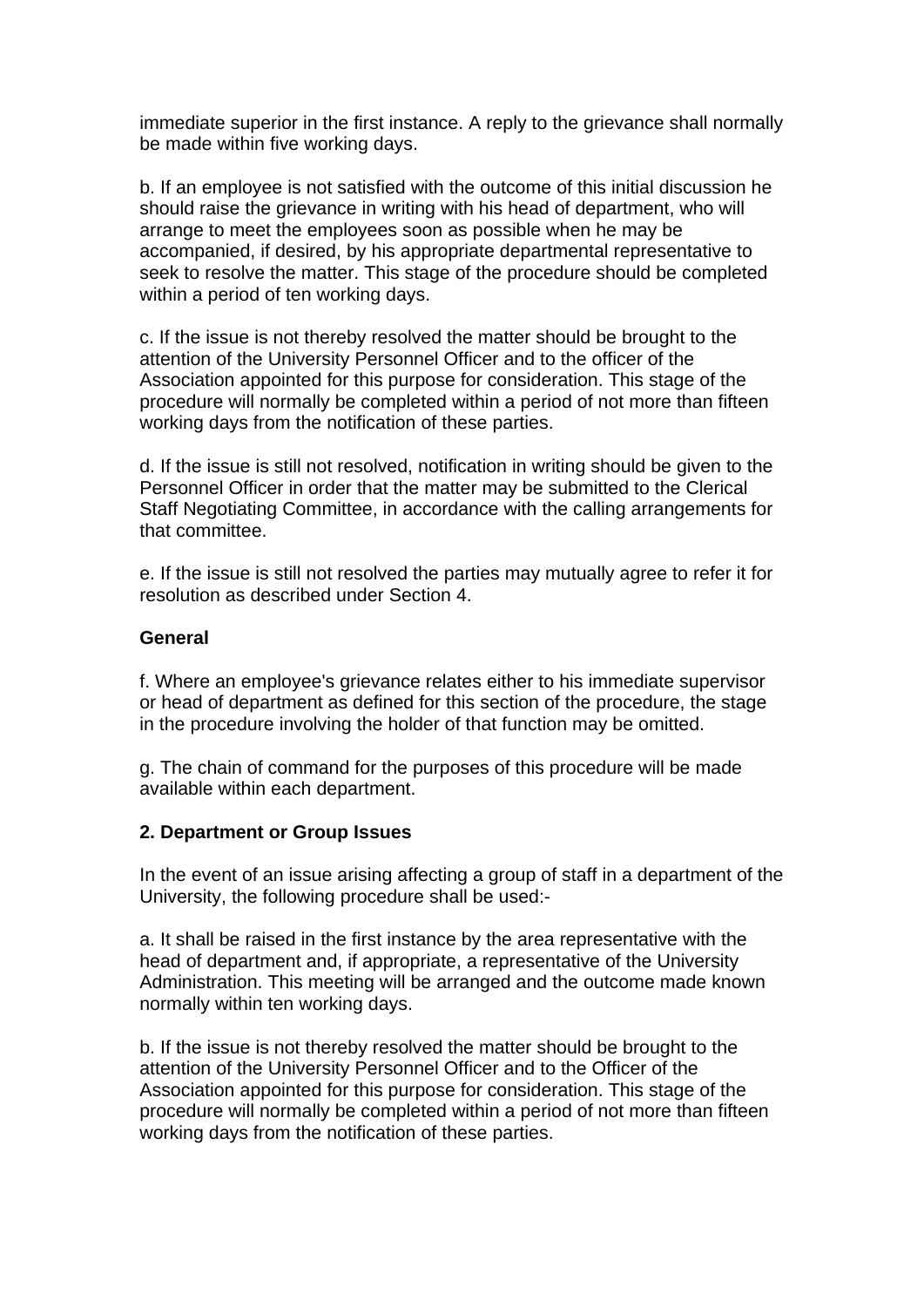c. If the issue is still not resolved notification in writing should be given to the Personnel Officer in order that the matter may be submitted to the Clerical Staff Negotiating Committee, in accordance with the calling arrangements for that committee

d. If the issue is still not resolved the parties may mutually agree to refer it for resolution as described under Section 4.

## **3. Collective Issues**

When issues are of general application affecting some or all of the groups of staff within the category of staff covered by this Agreement they shall be raised in the first instance by the Branch Secretary and/or the full\_time District Officer of the Association, with the University Personnel Officer.

a. The matter shall then be referred either for resolution by the Association and the University Personnel Officer or negotiation through the Clerical Staff Negotiating Committee. An overall time limit normally of fifteen working days shall be set to cover consideration and response under this section of the procedure.

b. If the issue is still not resolved the parties may mutually agree to refer it for resolution as described under Section 4.

## **4. Procedure for Disputes not resolved within the University Machinery**

If after the procedures outlined above have been exhausted and settlement has not been reached, the University's and the Association's representatives shall meet within ten working days to consider the possible use of ACAS (the Advisory, Conciliation and Arbitration Service) or in the failure of such agreement to refer the dispute to the appropriate machinery within UCNS.

# **Section Five – Appeals against Grading**

# **1. Individual Right of Appeal**

If an employee is dissatisfied with the decision of the University at the annual review concerning an application for regrading on the grounds of increased duties and responsibilities, then he may apply in writing within three weeks to the Personnel Officer to have his case considered by a joint appeals panel as set out below.

#### **2. Joint - Membership**

The appeals panel shall consist of up to six members constituted as follows:-

- a. Up to three members nominated by the University.
- b. Up to three members nominated by the Association.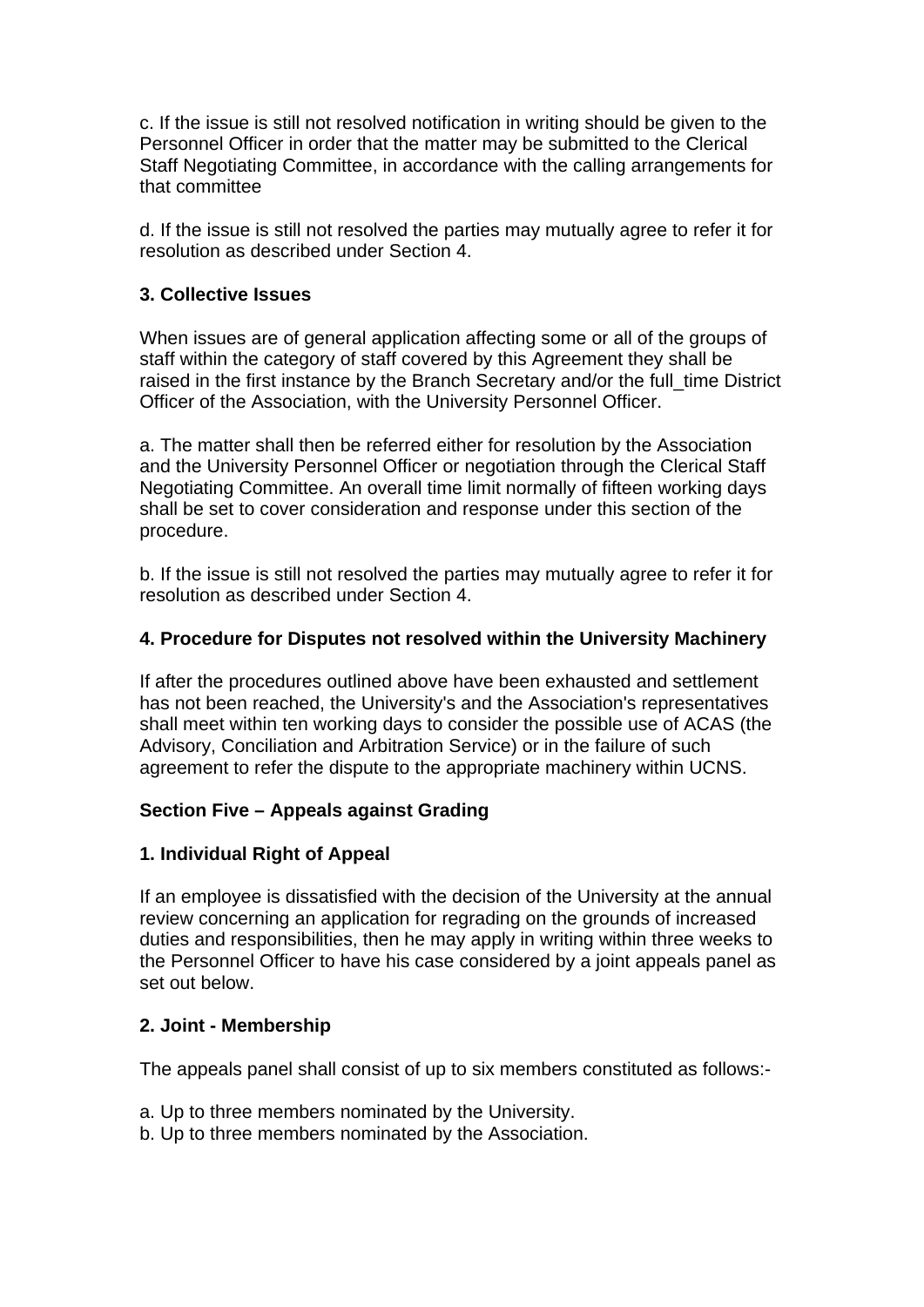Members of the panel shall not be drawn from persons directly connected with the appellant or his department.

## **3. Procedure for Appeals**

#### **(I) Persons involved in the Hearing**

a. The appellant may be accompanied by a colleague or trade union representative.

b. The University will be represented by a Senior member of the Personnel Department, who may have a colleague in support.

c. The Head of Department or his nominee should be available as a witness.

d. Certain other persons with direct knowledge of the post, having been agreed between the parties prior to the hearing, may be available as witnesses to assist in the hearing.

e. A member of the joint appeals panel shall act as convener. Normally this duty will alternate between the sides for each group of hearings.

#### **(II) Hearing of the Appeal**

a. The parties defined in (i) a and b shall be present throughout the hearing of the appeal.

b. The appellant or his representative shall present his case to the panel, either orally or in writing, and shall have the opportunity to submit documents and question witnesses (including the appellant where the representative is presenting).

c. The University's representative shall present the University's case, either orally or in writing, and shall have the opportunity to submit documents and question witnesses, including the appellant.

d. The members of the appeal panel shall have the opportunity to ask further questions of the appellant, witnesses or representatives.

e. The University representative may make a brief final submission to the panel.

f. The appellant, or his adviser, may make a brief final submission to the panel.

# **(III) Consideration of the Appeal**

a. The panel will then consider its decision after all other parties have withdrawn, voting will be by sides.